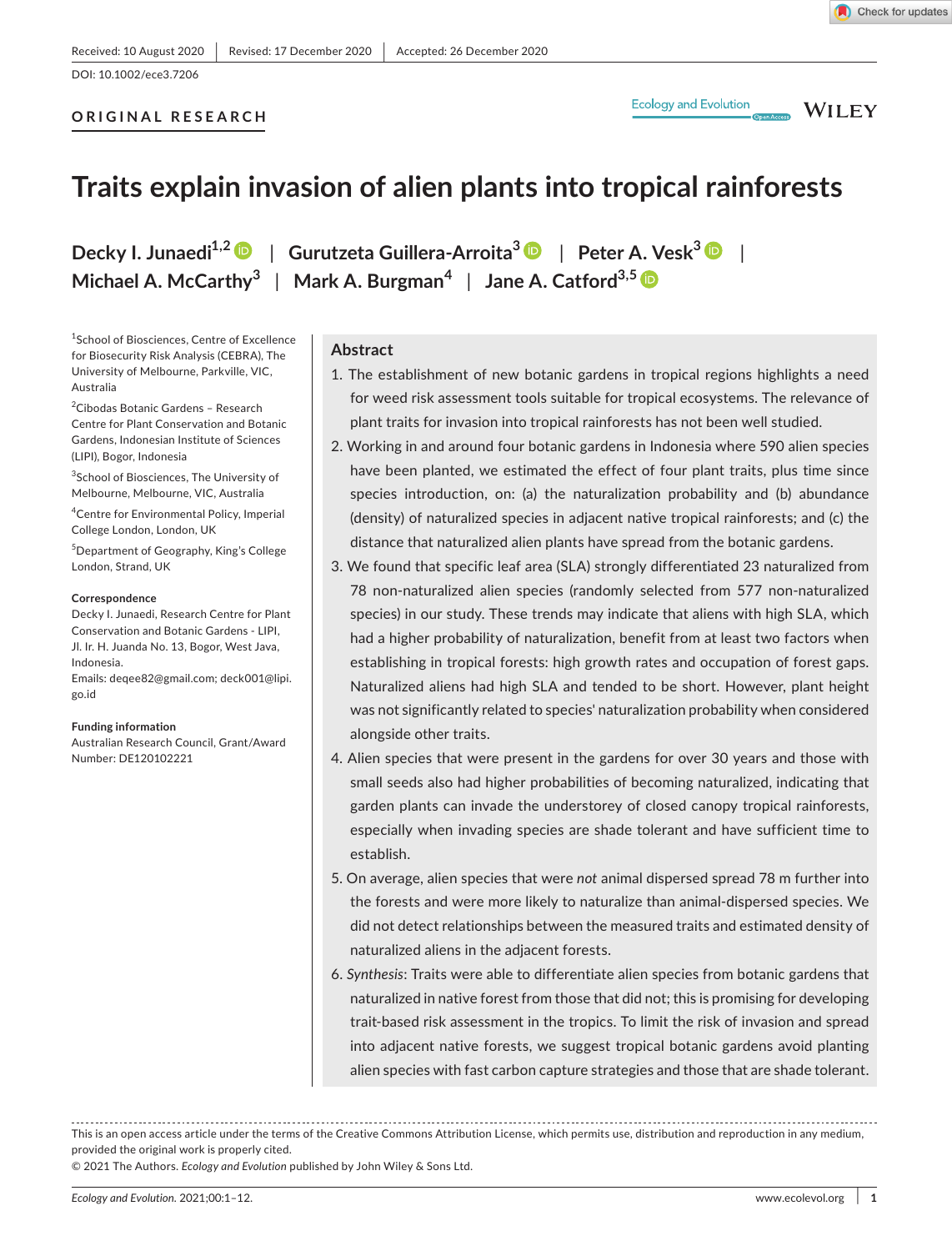## **KEYWORDS**

alien plant naturalization, plant functional traits, Southeast Asia, species invasions, trait-based invasive risk assessment, tropical rainforest

# **1** | **INTRODUCTION**

Trait-based analyses are central to research in invasion ecology and can inform invasive species risk assessment. If the morphological or physiological features of plants relate to invasion processes, then trait data can enhance invasive species risk assessment by differentiating between alien species of high and low invasion risk (Drenovsky et al., 2012; van Kleunen et al., 2010). There has been considerable research into traits linked with plant invasion, but very few studies have considered invasion in tropical bioregions (Bufford et al., 2015; Peh, 2010; Pysek et al., 2008; Rejmanek & Richardson, 2013; van Kleunen et al., 2010), including southeast Asia (Peh, 2010). Tropical invasion studies can directly inform bio-security and invasive species management and can test concepts developed in non-tropical environments. Validation from the tropics could support generalized understanding of invasion causes and mechanisms, thereby assisting invasion science.

It has been proposed that alien plant species in tropical environments would require shade tolerance, fast growth rates, and long-distance dispersal to become successful invaders (Perkins et al., 2011). The ability to cope with low light conditions (shade tolerance) may be essential for establishment in tropical forests (Poorter, 1999; Bloor & Grubb, 2003) because of limited light availability below the forest canopy. A fast growth rate may help invading species to compete for space and resources when opportunities for recruitment (e.g., forest canopy gaps following disturbance) become available (Martin et al., 2010). Alien species that are able to disperse long distances into intact forests through, for example, animal dispersal may be more likely to spread and become invasive in the tropics because they have a higher probability of reaching sites suitable for recruitment (e.g., canopy gaps) (Dawson et al., 2009; Trakhtenbrot et al., 2005). Dispersal away from the mother plant can also help offspring to (partially) escape enemies (e.g., pathogens, herbivores) (Comita et al., 2014). As opportunities for invasion increase over time (Pyšek et al., 2020), alien species with earlier dates of introduction (i.e., longer minimum residence times) are likely to have greater naturalization success, to be more abundant, and to have spread further than species introduced more recently.

Based on field surveys in and around four botanic gardens in Indonesia, here we examine whether residence time and plant traits linked to light capture (height), physiological performance (SLA as a surrogate for growth rate and shade tolerance), and dispersal (seed mass, dispersal method) relate to alien plant invasion in tropical forests of Indonesia. Southeast Asia is a biodiversity hotspot and global conservation priority (Olson & Dinerstein, 2002), but little research has been conducted into

the >400 invasive species present in the region (Peh, 2010), even though invasions pose a threat to regional biodiversity (Gurevitch & Padilla, 2004). Following Dawson et al. (2009), we define naturalized species as exotic species that were planted and present in the garden and were detected in adjacent native forest where they were reproducing; non-naturalized species are exotic species present in the botanic gardens but not detected in the adjacent native forest. Specifically, we examine the effect of selected traits (specific leaf area (SLA), height, seed mass, and dispersal method) and time since species were planted in the botanic gardens on the following: (a) naturalization probability of 590 exotic species that had been planted across the four botanic gardens and were still present at the time of survey; (b) the abundance (density) of 23 naturalized exotic species detected in adjacent native tropical rainforests; and (c) the distance the 23 naturalized exotics have spread from the botanic gardens.

# **2** | **MATERIAL AND METHODS**

## **2.1** | **Study sites**

Surveys were conducted in four tropical forest ecosystems in Indonesia adjacent to four botanic gardens (Table S1, Figures S2 and S3). These sites are as follows: (a) the eastern slope of Mount Gede-Pangrango, in close proximity to Cibodas Botanic Gardens (Cibodas); (b) the northern slope of Mount Ciremai, close to Kuningan Botanic Gardens (Kuningan); (c) the southern slope of Mount Slamet, close to Baturraden Botanic Gardens (Baturraden); and (d) the eastern slope of Bukit Tapak, close to Eka Karya Bali Botanic Gardens (Bali). The sites vary in elevation from 800 m to 1,450 m above sea level, and all are characterized by tropical sub-montane rainforest with dominant species from Lauraceae and Fagaceae (Whitten et al., 1996; Yamada, 1975). Most of the study sites have a relatively wet tropical climate with rainfall of 4,000 to 5,000 mm/year, except for Bali where rainfall is slightly lower (3,000 to 4,000 mm/year). At all sites, rain occurs throughout the year (mostly from November to March) (Whitten et al., 1996). All the gardens were in remote areas, at least 40 km from any large towns. All the forests next to the four botanic gardens are protected areas that restrict human activities. However, local residents and visiting mountain climbers visit limited areas of the forests. Most of the land surrounding the forests consists of remote villages and agricultural land such as paddy fields and vegetable growing areas. Most of the adjacent tropical forests are secondary forests with varying degrees of natural disturbances. Cibodas experiences frequent windstorms (resulting in tree-fall gaps in the forest) and Kuningan experiences small spot fires during most dry seasons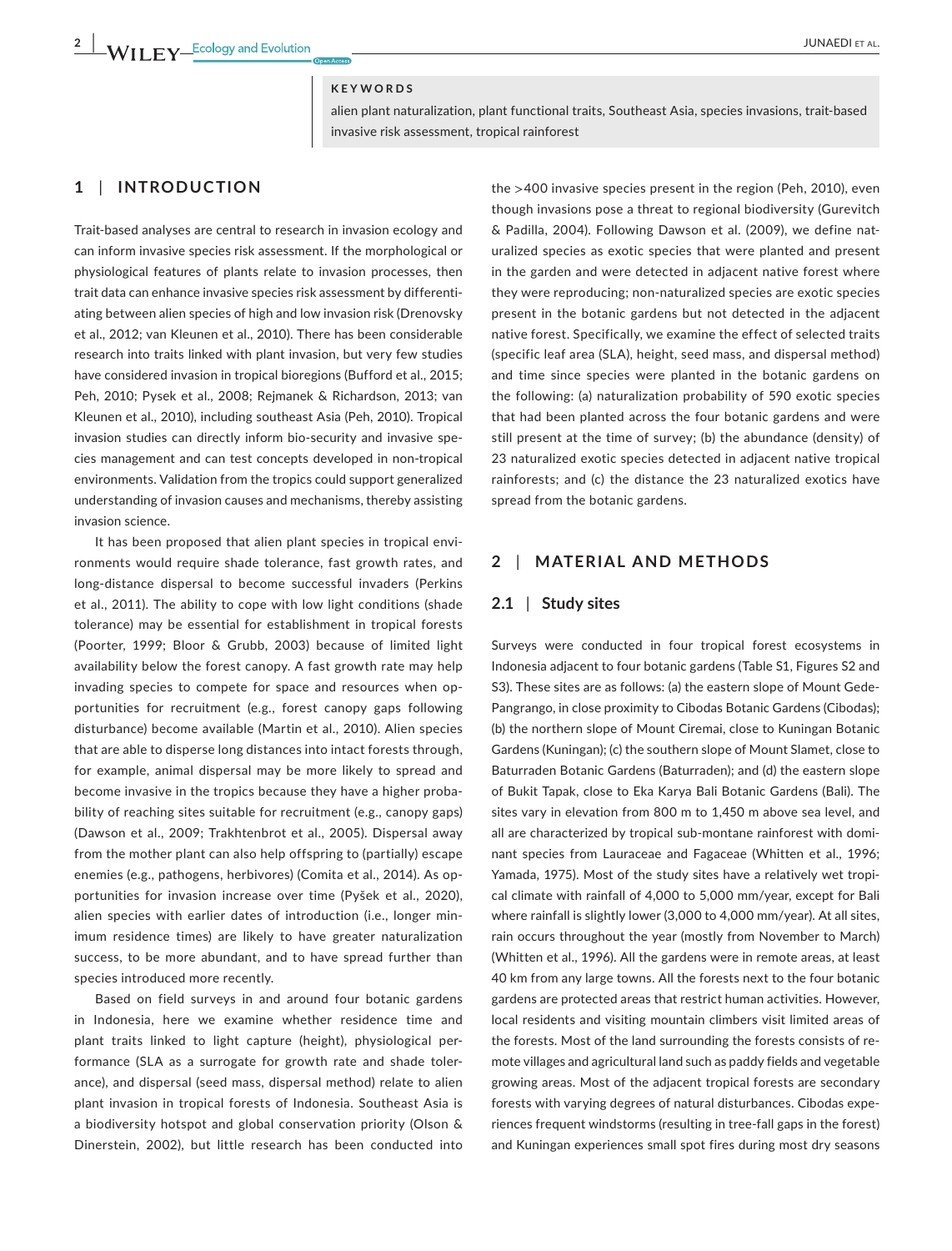(Abdulhadi et al., 1998). Bali and Baturraden experience relatively few natural disturbances compared with Cibodas and Kuningan.

# **2.2** | **Vegetation survey and classifying naturalized and non-naturalized species**

We used line transect distance sampling to quantify the extent of invasion in forests surrounding the botanic gardens (Buckland et al., 2007). Surveys ran from the border of the botanic gardens toward the interior of adjacent native forests (Junaedi et al., 2018). The surveys consisted of 4, 6, 4, and 3 transects at Cibodas, Bali, Baturraden, and Kuningan respectively. The mean (and the range) of the transect lengths were 337.5 m (100–450 m) for Cibodas, 150 m (50–150 m) for Bali, 112.5 m (100–150 m) for Baturraden, and 216.7 m (150–350 m) for Kuningan. A transect survey ended once no naturalized aliens were detected beyond 100 m from the last detection location on that transect, and this is the reason why we had different length of transects. The field conditions (land contour), available time, and resources limited the transect sampling availability, and consequently the transect sampling number differed between sites. Total transect length across all sites was 3,350 m. For each alien plant detection, perpendicular distance to the transect was measured with a Laser rangefinder Bosch GLM50 to characterize the detection function. We excluded alien climbers and vines from this study because climber/vine height does not relate to the trade-off between light access and biomass expenses required to support foliage at height that other growth forms experience (Westoby, 1998).

A total of 590 alien species that had been planted across the four botanic gardens were still present in the gardens at the time of survey. We detected 23 naturalized species across the four study sites (Table S4). We define naturalized species as alien species that exist in the botanic garden collections and were also detected in the forests next to the botanic gardens during the transect surveys. The nonnaturalized species are defined as the botanic gardens alien collections that were not detected in the transect (adjacent forests). Thus, the detection data refer to the inventory data of naturalized alien species that likely originated from botanic gardens alien collections. We collected trait data of naturalized and non-naturalized species to conduct a "case-control" study to examine whether the measured traits contributed to the naturalization probability of botanic gardens alien collections. We defined the detected naturalized species as the "risked group" and non-naturalized species as the "non-risked group." We measured and collected trait data from 78 randomly selected non-naturalized species (from a total available 567 nonnaturalized species) (Table S5); we were unable to measure traits of all 567 non-naturalized species because of time and resource limitations. Our sampling was stratified by botanic garden to ensure it captured alien species from all four sites. Our decision about sample size (i.e., number of species to survey) was based on statistical power. We calculated the sample size in R (R Core Team, 2013) using

package powerMediation (Qiu, 2017). We assumed that the event rate (naturalized aliens) at the mean of the continuous independent variable is 0.3. We set the type I error rate at 0.05, and the power to 0.8. The sampling size calculation indicated that we needed data for 78 randomly selected non-naturalized species to represent the pool of 567 non-naturalized species. The random sampling covered 36 out of 127 families of alien botanic gardens collection. Based on the Angiosperm Phylogeny Group IV (APG IV) (The Angiosperm Phylogeny Group et al., 2016), the conducted random sampling consisted of 22 orders (21 angiosperm  $+ 1$  gymnosperm) from a total of 41 orders (40 angiosperm  $+1$  gymnosperm) of botanic garden alien collections (Figure S6). Most of the orders of the naturalized aliens (11 out of 12) were also represented in the random sampling, and the genera covered in the random sampling were closely related to the naturalized genera except for *Piper* (one naturalized species, *Piper aduncum*) (Figure S7). The total sample sizes were 913 and 195 for naturalized and non-naturalized individuals, respectively. We obtained fewer individuals for non-naturalized species because numbers of non-naturalized species were limited (i.e., only 2–10 individuals of the non-naturalized species were planted in the botanic gardens, thus limiting the number of individuals we could sample).

# **2.3** | **Density of naturalized species in the adjacent native rainforests and their distance from the gardens**

We used the line transect distance sampling data to estimate the density of naturalized alien species in adjacent forest (Buckland et al., 2001). As the length and number of transects were different in each study site due to different field conditions, we focused on density (individuals per ha) rather than total abundance. To enable density estimation for alien species that were rarely detected, we built a hierarchical model for the detection function where traits influence detectability, as in Junaedi et al. (2018). These traits were leaf area, leaf shape, and plant heights (File S8).

We measured the distance from the edge of the garden to all naturalized aliens that were detected. We defined a species' distance of naturalized plants from the gardens as the median distance between the detection location and the gardens across all individuals of the species.

## **2.4** | **Plant traits**

We gathered data on the following traits: specific leaf area (SLA), height, seed mass, dispersal method, and residence time (Table 1) based on Pérez-Harguindeguy et al. (2013). Trait data collection involved a combination of measurements in the field and extracting data from the following repositories: Global Biodiversity Information Facility (gbif.org), Hawaiian Ecosystem at Risk (hear.org), efloras.org, and Biodiversity Heritage Library (biodiversitylibrary. org) (plant description only, did not include herbarium collections).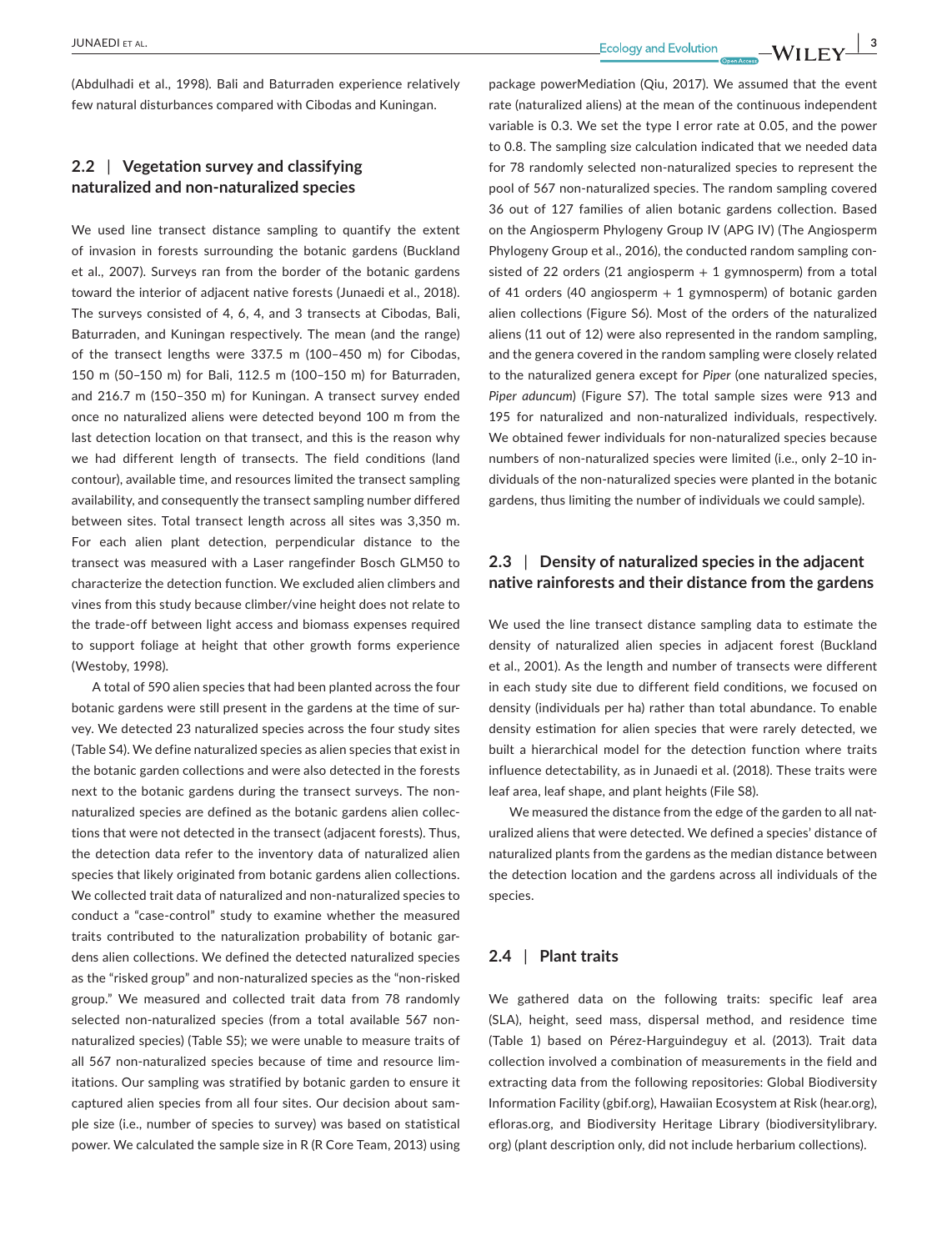**TABLE 1** List of measured traits and hypothesized responses across three proxies of invasion processes: probability of naturalization from botanic gardens, density, and their spread distance from botanic gardens into adjacent forests. Naturalized: naturalization probability, Density: local density, Spread: spread distance. (~) indicates varied correlation (might be negatively or positively correlated) between corresponding traits and naturalization, density and/or the spread of alien plant species

| <b>Trait</b>                | unit                | <b>Explanation</b>                                                                                                      | <b>Expected</b><br>correlation | <b>References</b>                                                                        |
|-----------------------------|---------------------|-------------------------------------------------------------------------------------------------------------------------|--------------------------------|------------------------------------------------------------------------------------------|
| Specific leaf area<br>(SLA) | mm <sup>2</sup> /mg | Ratio between leaf area and its oven-<br>dry mass                                                                       | Naturalized $(+)$              | Martin et al. (2009); Van Kleunen<br>et al. (2010)                                       |
|                             |                     |                                                                                                                         | Density $(\sim)$               | Kaupenjohann and Kowarik (2013);<br>Cornwell and Ackerly (2010); Gibert<br>et al. (2016) |
|                             |                     |                                                                                                                         | Spread $(-)$                   | Daehler (2003)                                                                           |
| Seed mass                   | mg                  | Total dry weight of 1,000 seeds                                                                                         | Naturalized (-)                | Hamilton et al. (2005); Gosper and<br>Vivian-Smith (2010); Dawson<br>et al. (2011)       |
|                             |                     |                                                                                                                         | Density $(\sim)$               | Rejmanek and Richardson (1996)                                                           |
|                             |                     |                                                                                                                         | Spread $(\sim)$                | Thomson et al. (2011)                                                                    |
| Height                      | m                   | The shortest vertical distance between<br>the top leaf (excluding inflorescences)<br>and the ground                     | Naturalized $(+)$              | Van Kleunen et al. (2010)                                                                |
|                             |                     |                                                                                                                         | Density (+)                    | Hamilton et al. (2005); Cornwell and<br><b>Ackerly (2010)</b>                            |
|                             |                     |                                                                                                                         | Spread $(+)$                   | Thomson et al. (2011)                                                                    |
| Dispersal method            | Binary              | Animal dispersed                                                                                                        | Naturalized $(+)$              | Swarbrick (1993); Dawson et al. (2011)                                                   |
|                             |                     |                                                                                                                         | Density $(\sim)$               | Willson et al. (1989); Lloret et al. (2004)                                              |
|                             |                     |                                                                                                                         | Spread $(+)$                   | Swarbrick (1993)                                                                         |
| Minimum residence<br>time   | Years               | Number of years since a species was<br>first known to be present in the<br>botanic gardens to the date of the<br>survey | Naturalized $(+)$              | Daehler (2009)                                                                           |
|                             |                     |                                                                                                                         | Density $(+)$                  | Crooks (2009)                                                                            |
|                             |                     |                                                                                                                         | Spread $(+)$                   | Crooks (2009)                                                                            |

We measured SLA for every individual of the naturalized alien species we detected (a total of 23 species and 913 individuals) and for non-naturalized aliens (195 individuals with the average and minimum number of individuals per species being 6 and 2, respectively). SLA values at the individual level were averaged (without transformation), and then, we calculated the mean value within each species to obtain mean SLA values at the species level. For SLA data of nonnaturalized aliens, we sampled shaded leaves instead of fully sun exposed as suggested by Pérez-Harguindeguy et al. (2013) to avoid bias toward environmental differences between shaded forests and open areas of botanic gardens. We did, however, check the relationship between the SLA of leaves grown in the shade versus full sun, and potential effects on model results (see Section 3.1).

Plant height (m) was measured following the method suggested by Pérez-Harguindeguy et al. (2013). Not all height data were obtained from direct measurement during surveys due to measurement difficulties in the field. Direct measurements were conducted for 40% of the species (40/102 species). All of the 40 directly measured species were mature individuals and were in relatively common environmental conditions. For the remaining 62 species, we collected median height data from botanical descriptions (e.g., [http://www.](http://www.efloras.org/) [efloras.org/](http://www.efloras.org/) and<http://hear.org>) and then calibrated these data using data we collected in the field for the other 40 species. We did this calibration using the following process: First, we plotted the average

of heights from direct measurement (39 species) against the median height value from the databases of the same 39 species (Figure S9). Then, we fitted a model to describe the relationship between these two sources of information (direct measured height data and database height data). We chose the model with best fit based on r<sup>2</sup> values (Table S10). Then, we "calibrated" the height of the remaining 62 alien species based on the fitted model, using the median height data from databases as the predictor variable. The scatter plot between the model prediction and the real data presented in Figure S11.

We did not measure seed mass directly because of limited fruit availability in the study sites during the survey period. Secondary seed mass data (mg) for naturalized and non-naturalized aliens were obtained from the Kew Seed Information Database (<[http://data.](http://data.kew.org/sid/) [kew.org/sid/](http://data.kew.org/sid/)>). When we did not find seed mass data for a species in the databases (33/102 species), we used the average data of the corresponding genus (29 species) or family (4 species) from the same database, using a minimum of 30 other species.

We included dispersal method, origin, and growth form as categorical variables. We categorized dispersal method as whether the plants are dispersed by animals or not. We focused on animal dispersal because animals are suggested as important vectors for tropical invasion (Dawson et al., 2011; Swarbrick, 1993). The origin of aliens denotes whether the species is native to a tropical or non-tropical region. We classified species into tropical versus non-tropical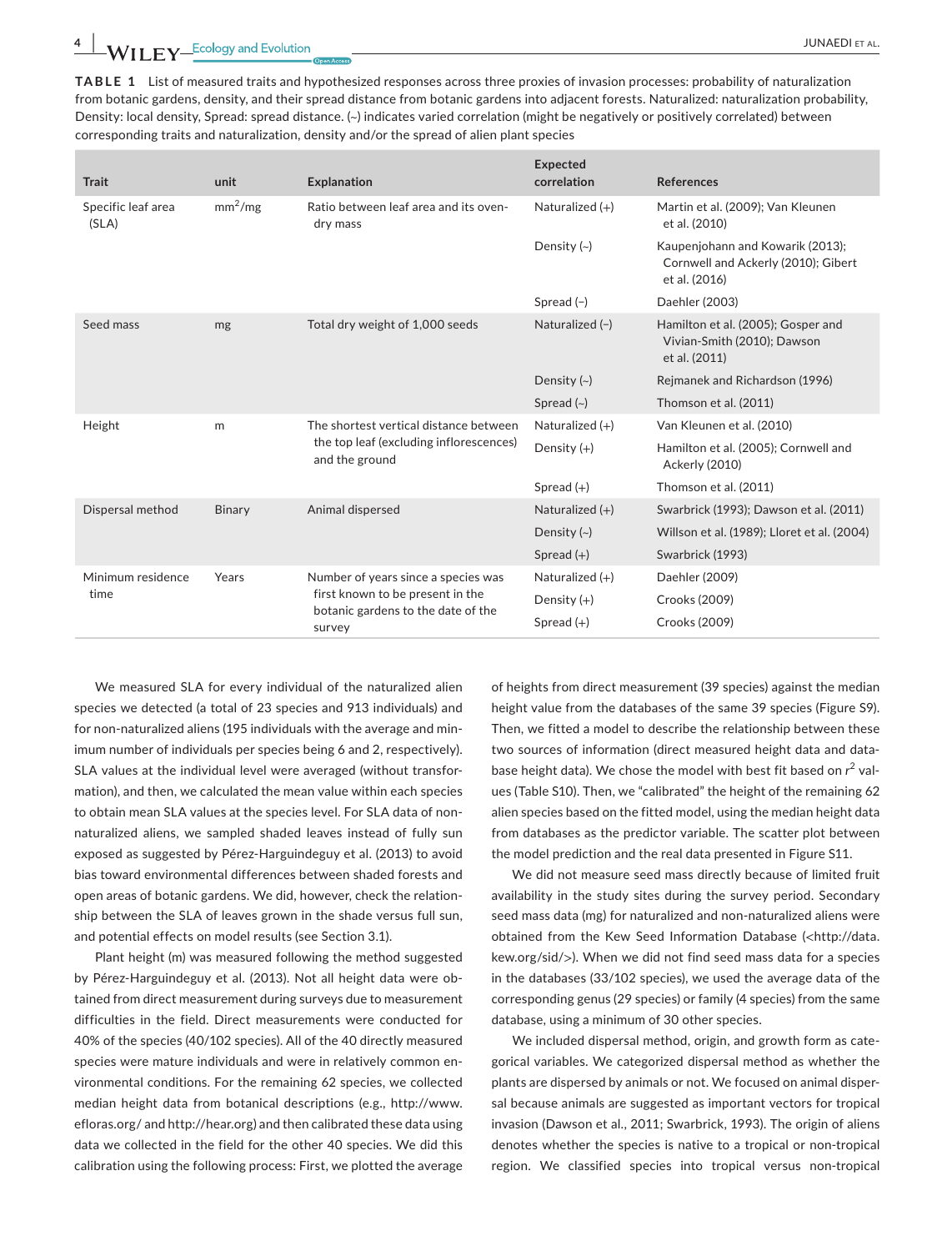categories because we expected that tropical plant species would be more likely to naturalize in tropical forests than non-tropical species because of habitat suitability (the study region is tropical). Finally, we classified growth form of alien plants into herbs, shrubs, and trees (we excluded other growth forms, including ferns and vines, due to very low detection rates). Data on dispersal method, origin, and growth form were collected from databases, including <[http://](http://data.kew.org/sid/) [data.kew.org/sid/](http://data.kew.org/sid/)>, <<http://www.ars-grin.gov/>>, <[http://www.gbif.](http://www.gbif.org) [org](http://www.gbif.org)>, <<http://www.pfaf.org/>>, and <<http://www.hear.org/pier/>>.

Information on minimum residence time, that is, the number of years elapsed since the species was first known to be present in the botanic gardens to the date of the survey was obtained from botanic gardens' catalogue collections (Cibodas: 1930, 1963, 1977, and 1988; Bali: 1989, 1999, and 2006) and planting date official records (Kuningan and Baturraden). We used minimum residence time in our analyses to account for the potential lag time between the introduction and establishment of an alien species. The complete dataset of all traits for all measured species is presented in Data S1.

## **2.5** | **Data analysis**

We conducted three regression-based analyses to assess how species traits relate to the probability of naturalization of aliens (model 1), the estimated density of naturalized aliens (model 2) and distance spread from gardens of naturalized alien species (model 3). Prior to analyses, we assessed correlations between explanatory variables (traits) and excluded growth form because it was highly correlated with height (Pearson correlation  $= 0.76$ ). The final set of traits considered for analysis included: SLA, seed mass (SM), height (H), minimum residence time (MRT), and dispersal method (DM). All explanatory variables were continuous, except for dispersal method, which was binary. We did not include propagule pressure in the models because Indonesian botanic gardens limit the number of planted collections (including alien collections) to five individuals; therefore, the number of individuals for each alien species in the collections did not differ greatly.

We limited the number of predictors within a model to a maximum of five to avoid over-fitting. We fitted the models using JAGS (Plummer, 2003), called from R with package jagsUI (Kellner, 2015). All analyses were conducted in R (R Core Team, 2013) within the Bayesian framework of inference. We ran 3 MCMC chains and drew 1,000,000 samples per chain, omitting the first 500,000 as a burn-in. We used the Gelman-Rubin R-hat diagnostic to assess the convergence of the MCMC chains (Gelman & Rubin, 1992) and assumed convergence when R-hat values were smaller than 1.1. We used vague priors for all the parameters. Computer code for all three analyses is available in the Supplementary material (File S12, S13, and S14).



**FIGURE 1** (a) Median distance spread from the botanic gardens of the 23 naturalized alien species (metres) and their density (individuals/ hectare) (left panel) and (b) distance from garden of naturalized alien species versus density (right panel)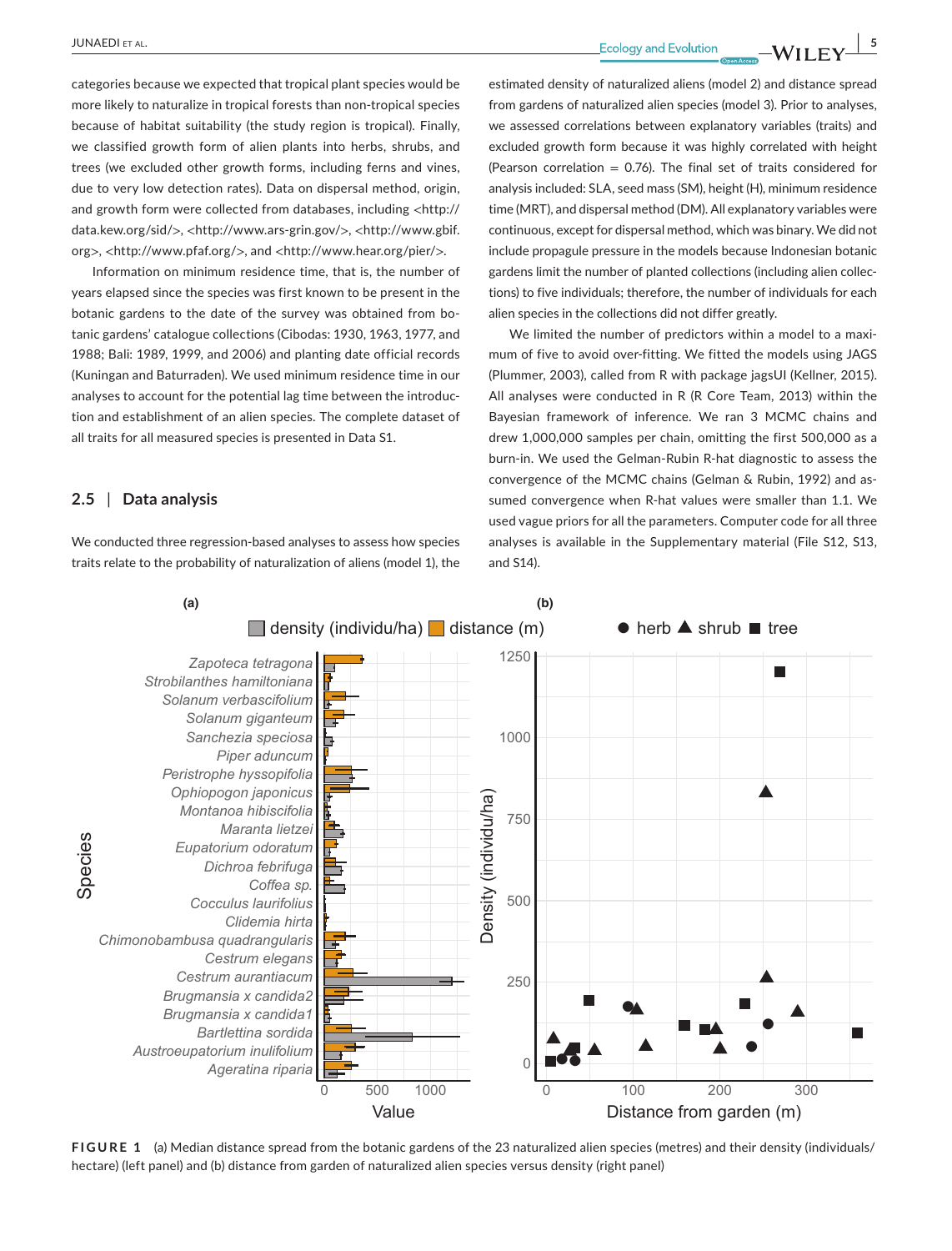For the first analysis (model 1), we used logistic regression to test whether traits could distinguish naturalized from non-naturalized species. The logistic regression model was:

$$
p_i = e^{g_i} / (1 + e^{g_i}), \tag{1}
$$

where *pi* is the estimated probability that alien species *i* became naturalized, and the linear predictor is  $g_i = a_0 + \beta_1 SLA_i + \beta_2 DM_i +$  $\beta_3$ MRT<sub>i</sub> +  $\beta_4$ H<sub>i</sub> +  $\beta_5$ SM<sub>i</sub> +  $\varepsilon_j$ . We did not calculate the naturalization probability of botanic gardens alien collections per se*,* because we did not collect the data for all non-naturalized alien collections in four botanic gardens. Instead, we estimated a relative naturalization probability based on detected naturalized aliens and 78 sampled nonnaturalized alien species, and focused on the effect of traits on this relative naturalization probability.

Our second and third analyses (models 2 and 3) used multiple linear regression. In model 2, we examined the relationship between traits and the estimated density of naturalized aliens. Estimated densities ranged from 14 to 3,551 individuals/ha. The distribution of density estimates was right skewed, not normally distributed (Figure 1). We log-transformed (base 10) the estimates prior to analysis. In model 3, we examined the relationship between traits and the distance spread from gardens of naturalized aliens,  $log_{10}$ transformed. We did not include location factors in all models since there were only 23 alien species naturalized, and we only detected up to 5 naturalized alien species in two botanic gardens (Baturraden and Kuningan). Model 2 and model 3 are formulated as:

$$
\widehat{A}_i = a_0 + B_1 SLA_i + B_2 DM_i + B_3 MRT_i + B_4 H_i + B_5 SM_i + \varepsilon_i,
$$
 (2)

$$
\hat{\mathsf{S}}_i = a_0 + \mathsf{B}_1 \mathsf{SLA}_i + \mathsf{B}_2 \mathsf{DM}_i + \mathsf{B}_3 \mathsf{MRT}_i + \mathsf{B}_4 \mathsf{H}_i + \mathsf{B}_5 \mathsf{SM}_i + \varepsilon_i,\tag{3}
$$

where  $\hat{A}_i$  is the average of the log $_{10}$  of predicted density for species  $i$ ,  $\dot{S}_{\dot{I}}$  the average of the log<sub>10</sub> of median distance spread from gardens by naturalized alien species *i* (across all transect surveys to all gardens), and *ɛ<sup>i</sup>* are normally distributed errors (*ɛ<sup>i</sup>* ~ *N* (0, *σ*)). We fitted all models (1, 2, and 3) with the predictors standardized, obtained by subtracting the mean and dividing by two standard deviations (Gelman, 2008).

# **3** | **RESULTS**

The 23 naturalized and 78 non-naturalized alien species differed in their trait values. The naturalized species tended to be shorter (mean height 2.1 m versus 4.6 m) and had higher SLA (mean 38.0  $mm<sup>2</sup>/mg$  versus 13.7 mm<sup>2</sup>/mg) than the non-naturalized species (Figure 2a and b). Twenty three of 78 non-naturalized species and 4 of 23 naturalized species were trees. Animal dispersal was slightly more common among naturalized species; 33% of naturalized species were animal dispersed compared with 30% of non-naturalized species (Figure 2c). Minimum residence times (MRT) greater than 30 years were more common among naturalized species while mean

residence times less than 50 years were more common among nonnaturalized species (Figure 2d).

## **3.1** | **Estimated naturalization probability**

The probability of an alien species escaping from the botanic gardens and becoming naturalized in adjacent forests increased with SLA and minimum residence time (Figure 3). For every standardized unit increase in SLA and residence time, the log odds of an alien species naturalizing increased by 7.03 and 1.73, respectively. The positive relationship between SLA (of shaded leaves) and naturalization probablity (Figure 3) held even when we used SLA values from leaves grown in full sun (Figure S15, Table S16), sugesting that the trends we found are robust to sun/shade status of the leaves.

Animal-dispersed species and those with higher seed masses were less likely to naturalize than aliens without capacity for animal dispersal and lower seed masses (log odds ratio = −2.317 and −2.323 for animal dispersed and seed mass of alien species, respectively, Figure 3). The predictions from the model of naturalization probability illustrate the dominant influence of SLA (Figure 4). Even though naturalized species were generally shorter than non-naturalized ones, plant height was not significantly related to species' naturalization probability when considered alongside other plant traits. Naturalized versus non-naturalized aliens were clearly differentiated when we plotted their SLA and height together (Figure 5). The tallest naturalized aliens (Figure 1, more than 5 m) that were detected in this study were *Zapoteca tetragona* and *Calliandra callothyrsus*; both are fast-growing leguminous trees.

#### **3.2** | **Density of naturalized alien species**

Our analysis showed no clear evidence of an effect of traits on density of naturalized aliens. It suggested a slight positive correlation between density and SLA, seed mass and time, and negative correlation with height and animal-dispersal (Figure 3) but these trends were not statistically significant.

## **3.3** | **Distance spread of naturalized aliens from the gardens**

The 23 naturalized aliens spread maximum distances of 5 m to 363 m from the gardens (maximum survey distance from botanic gardens was 450 m). Our model found that animal-dispersed species were less likely to spread far into the adjacent native forests (Figure 3). Although not significant, there was a positive correlation between species SLA and distance spread. The point estimate corresponds to a ten-fold increase in distance spread over two standard deviations of SLA.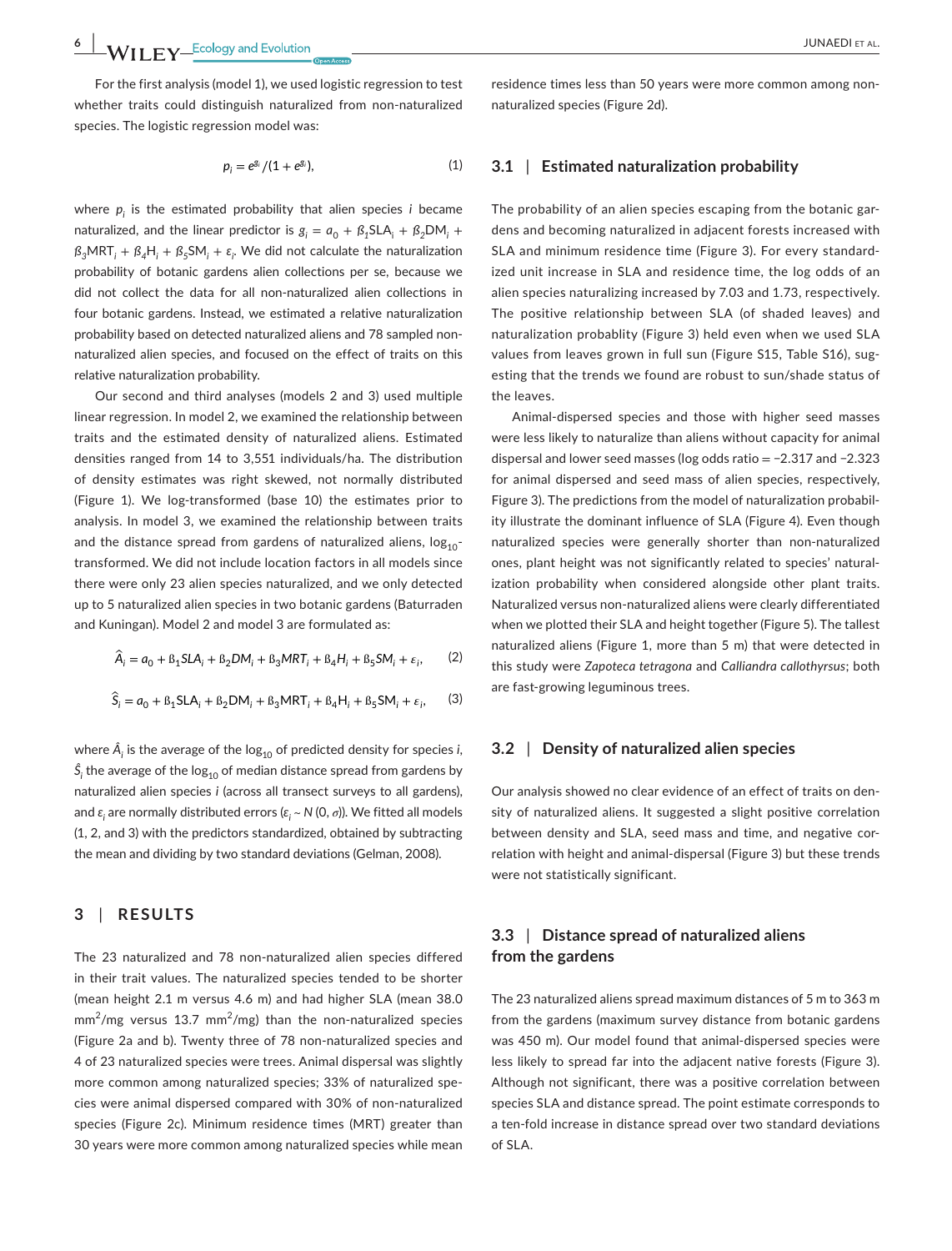

**FIGURE 2** (a) Height, (b) specific leaf area, (c) dispersal method, and (d) minimum residence time of naturalized and non-naturalized alien species. Dataset contains 102 alien (exotic) species (24 naturalized and 78 non-naturalized species) and consists of 1908 individual measurements (912 naturalized and 996 non-naturalized replicates). Boxplots show the median (thick line), inter-quartile range (box) and lower and higher values outside interquartile range (whiskers extend to no more than 1.5 times the interquartile range beyond the box)

# **4** | **DISCUSSION**

Our study has shown that particular traits can distinguish alien species that naturalize in native tropical forests from those that do not. Species with higher SLA, longer residence times, smaller seeds and those not dispersed by animals were more likely to escape from botanic gardens and establish self-sustaining (reproducing) populations in adjacent forests in Indonesia. Among species that successfully naturalized however, the estimated effects of traits on species' density and distance spread were small or uncertain. This suggests that the five traits examined here are only weakly related to the invasiveness of naturalized alien species, as indicated by distance spread and local abundance (sensu Catford et al., 2016). The one significant exception was dispersal method where non-animal dispersal was positively linked with distance spread.

## **4.1** | **Trait-based relationships**

SLA discriminated most strongly between naturalized and nonnaturalized species in the tropical forests in this study. SLA has been linked with species colonization and naturalization (Catford et al., 2019; Dawson et al., 2011) and the presence of alien species in native ecosystems (Penuelas et al., 2010). A high SLA value of established alien species in the tropics has been suggested to indicate their high growth rates (Bufford et al., 2015; van Kleunen et al., 2010) [but see Gibert et al. (2016)] and may facilitate establishment and naturalization of alien species in forest understories. The positive correlation between SLA and growth rate is known to diminish as plants grow larger or older (Gibert et al., 2016). However, SLA provides a useful surrogate for growth rate of alien herbs, shrubs, and small trees because these growth forms are generally short in stature and their life cycles are faster than those of tree species. While tree species outnumber non-tree species in the four botanic gardens we examined (Figure S19), the majority of naturalized aliens in this study are shrubs and herbs, not trees. Thus, positive correlations between SLA and both naturalization probability and density suggest that fast growth facilitates naturalization of alien species in the tropics. These conclusions are further supported by the clear differentiation between naturalized and non-naturalized aliens based on SLA and height (Figure 5); among the pool of species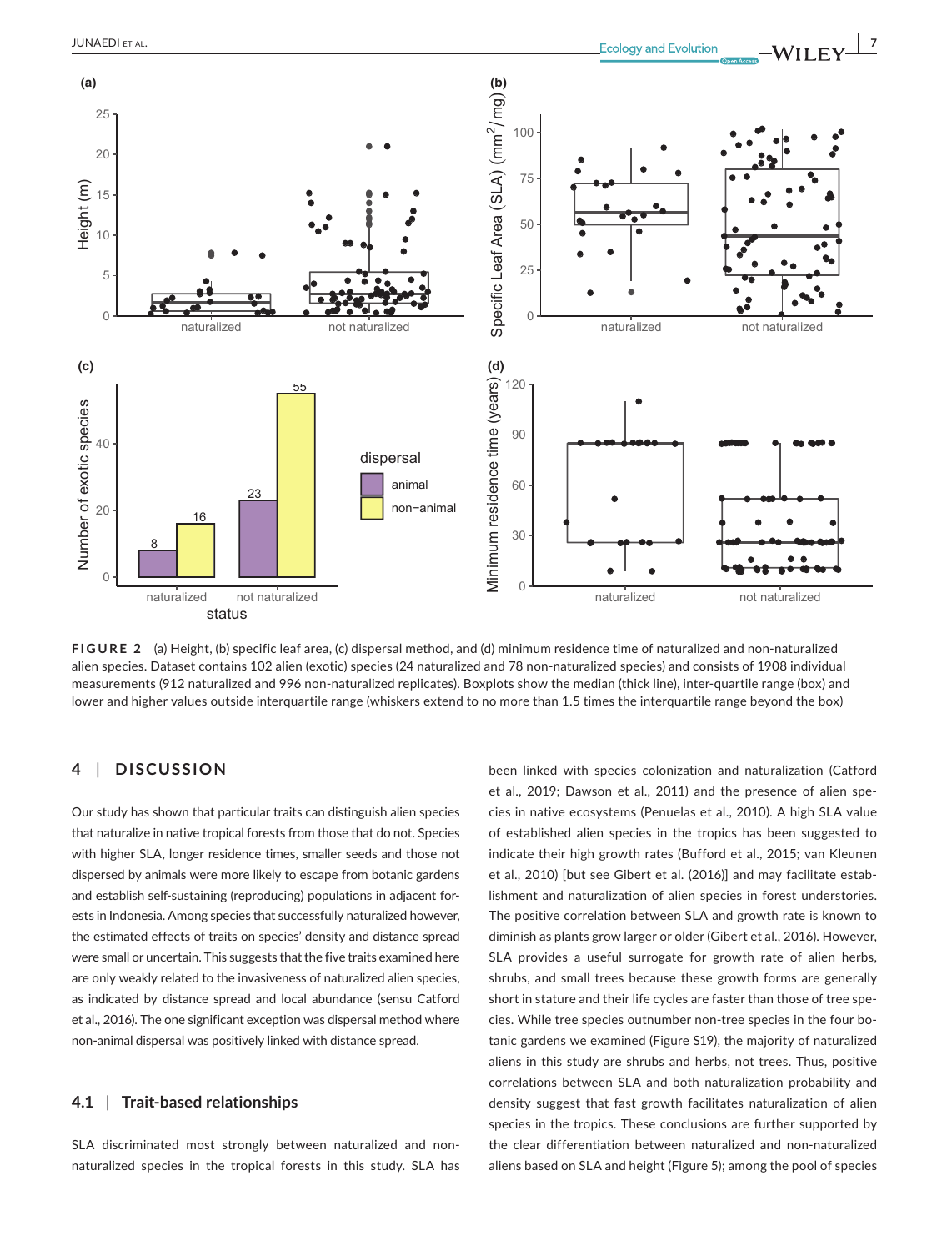

**FIGURE 3** Regression coefficients for alien species traits (standardized) explaining: relative naturalization probability of alien species (model 1, green), naturalized species density (model 2, purple), and naturalized species spread distance from botanic gardens (model 3, yellow). The dots indicate the coefficient means, and horizontal lines represent the 95% credible intervals. Model 1 is a logistic regression model while models 2 and 3 are linear regression models. MRT: minimum residence time; SLA: specific leaf area. Traits with significant relationships (CI not crossing the zero vertical black line) with the response variables are SLA, seed mass, minimum residence time, and animal dispersal for the naturalization model (green) and animal dispersal for the distance spread model (yellow)

examined here, naturalized species had high SLA, and high SLA species were short. If fast growth explains alien species establishment and naturalization, the occurrence of forest gaps will be crucial for alien species naturalization in tropical forests. Forest gaps increase light availability in the forest understory where alien shrubs and herbs can establish and develop. Therefore, forest gaps may also explain the occurrence of naturalized aliens from botanic gardens in adjacent forests. These adjacent forests were exposed to natural disturbances (Werner, 1986), which may have created forest gaps and facilitated the establishment of naturalized aliens from the botanic gardens.

Among out study species, we found that height and SLA were confounded; naturalized species had high SLA and high SLA species tended to be short (Figure 5). Combined with the weak relationship between height and naturalization probability (Figure 3), this suggests that short species are not necessarily at increased risk of naturalization, but rather naturalized aliens had high SLA and tended to be short. We acknowledge that by omitting growth form from the

model, it is difficult to assess whether height reflects potential generation time that affects naturalization success. The ability to cope with low light conditions in the forest floor will be crucial for alien species' persistence in these tropical forests (Martin et al., 2010).

The positive effect of residence time may also reflect the fact that most naturalized aliens are from older botanic gardens in this study (Cibodas and Bali). Fewer species have naturalized from new gardens (Kuningan and Baturraden). There was no relationship between time of planting and type of plants introduced (e.g., for ornamental use or commercial forestry), so we would expect more species to invade from Kuningan and Baturraden in the future.

The lower naturalization probability of animal-dispersed relative to non-animal-dispersed aliens in this study is surprising. Up to 70%–90% of tropical plants are dispersed by animals, and animal dispersal methods are also more common in the wet-climate tropical forests such as tropical rainforests (Willson et al., 1989). Our finding may reflect the disruption of animal dispersal in these forests, for example, dispersal by primates and frugivorous birds. Humans may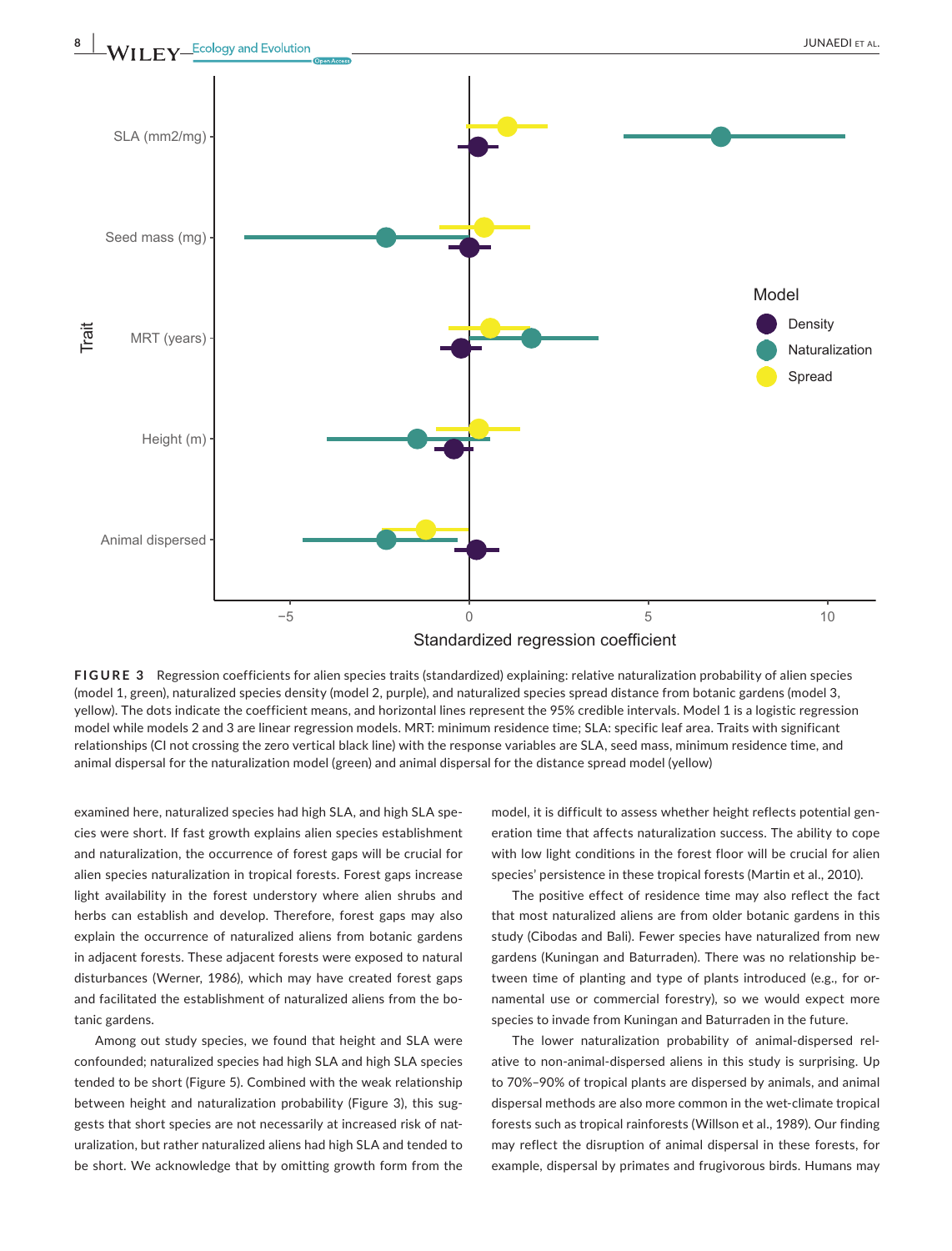

**FIGURE 4** The relationships between: (a) standardized specific leaf area (SLA), (b) standardized minimum residence time, and (c) standardized seed mass and the predicted naturalization probability (model 1) of aliens from botanic gardens for animal-dispersed aliens and non-animal-dispersed aliens



**FIGURE 5** Scatter plot between SLA and height of naturalized (23 species, crosses) and non-naturalized (78 species, circles) alien species

have indirectly altered dispersal by impacting the distribution and abundance of animal populations (Dennis & Westcott, 2006). In this study, many naturalized aliens are wind-dispersed species (e.g., five naturalized Compositae species) and have aggressive vegetative reproduction (e.g., *Chimonobambusa quadrangularis*, *Brugmansia x candida*, *Maranta lietzei,* and *Strobilanthes hamiltoniana*), so that may also explain the trends observed.

## **4.2** | **Limitations**

Plantings in botanic gardens provided us with a useful (unplanned) experiment to examine traits related to alien plant invasion, but our study has several limitations. We only included adult individuals and did not consider the population structure of the alien species. One garden, Cibodas, was the source of most of the naturalized alien species (18 out of 23), and some of these results may have been a consequence of factors unique to that location. For instance, Cibodas holds the largest number of alien plant collections relative to other botanic gardens. We only detected SLA and dispersal method as significant variables when we added botanic gardens as site effect (random effect in generalized linear mixed model and independent variable in multiple logistic regression model) (Table S17). We omitted several possible traits and environmental factors from the model, limiting it to five possible explanatory variables, which we thought would most strongly relate to invasion in this system. Even though we considered seed mass in this study, which means that we partially accounted for potential differences in seed number (Henery & Westoby, 2003), we did not explicitly account for fecundity due to limited data availability. As stated in the trait-based relationship section (4.1), the context of forest gaps (light factor) is an important consideration for tropical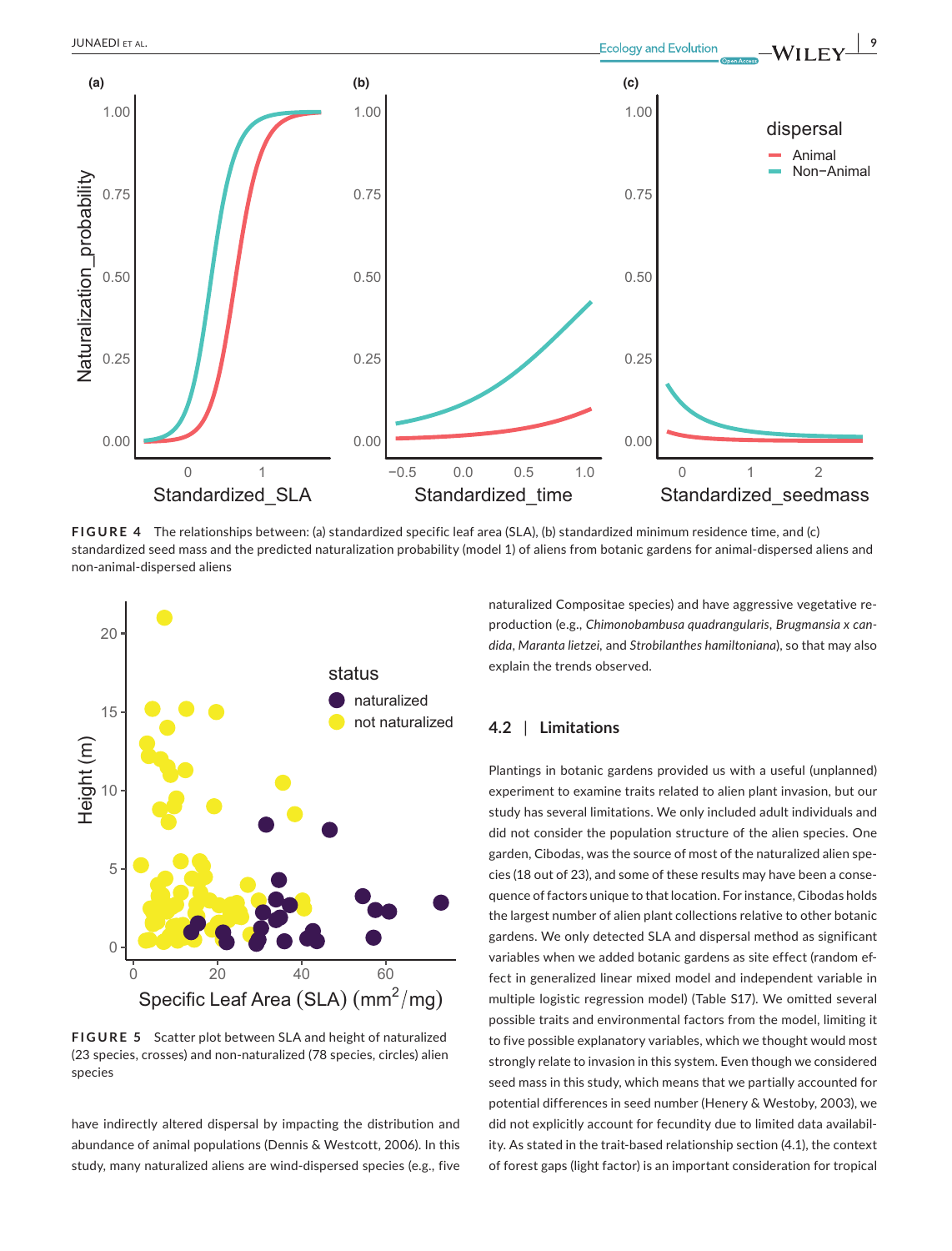**10 |**  JUNAEDI et al.

plant invasion. Canopy cover can be used as a proxy for light levels. However, we did not include canopy cover in this study as our focus was on species traits. We recommend including measures of canopy cover (and light intensity and quality) in future studies. Finally, we did not consider phylogenetic non-independence in this study because the non-naturalized aliens sampled in this study were all closely related to the naturalized aliens. Phylogenetic information would have been useful for evaluating whether certain clades of non-naturalized species were over-represented or not in the random selection process that we used in the study. However, we showed that most of the naturalized taxonomic orders (APG IV) were represented in the random sampling order groups.

## **4.3** | **Management implications**

This study demonstrates that trait-based models combining field measurement and secondary data can be useful for identifying traits linked with plant invasion in tropical forests. We showed that traits can strongly differentiate naturalized from non-naturalized alien species, which is promising for developing trait-based risk assessments in the tropics. Available invasive plant species risk assessment frameworks such as Weed Risk Assessment (Pheloung et al., 1999) or BG-WRAP (Virtue et al., 2008) incorporate trait information; studies like ours could provide the basis for development of tropicspecific weed risk assessments.

This study shows that SLA is an important correlate of invasion success of naturalized alien species from tropical botanic gardens; SLA was positively related to the chance of naturalizing and may also be linked to the potential spread rate of naturalized aliens. Further, our study shows that tropical forest understoreys are vulnerable to plant invasion. Thus, we suggest tropical botanic gardens minimize the number of alien species with high SLA in their living collections due to their potential risk of invasion into adjacent tropical forests. Finally, this study suggests that leaf economics (SLA) and dispersal are useful for trait-based studies in tropical invasion ecology. These traits may also be crucial for invasive plant species management. Management actions such as detections, allocating resources, monitoring, and management evaluation require sufficient understanding of invasion processes and alien species characteristics (Christy et al., 2010; Bogich et al., 2008). Trait-based risk assessment and early screening that incorporate these traits (SLA, seed mass, height, dispersal method, and residence time) can be useful tools for tropical invasive species management, particularly for predicting which alien plant species that will likely to become naturalized.

#### **ACKNOWLEDGMENTS**

DIJ thanks the management of Cibodas Botanic Gardens - LIPI, Eka Karya Bali Botanic Gardens - LIPI, Mount Gede-Pangrango National Park (TNGGP), BKSDA Bali, Mount Ciremai National Park (TNGC), Baturraden Botanic Gardens, and Kuningan Botanic Gardens for their support during field data collections. DIJ was supported by a Melbourne Research Scholarship (MRS), and by the Centre of

Excellence for Biosecurity Risk Analysis (CEBRA) during the completion of this work. Funding was provided by the Australian Research Council (DE120102221 to JAC) and the ARC Centre of Excellence for Environmental Decisions. We would like to thank to two anonymous reviewers for their significant suggestions and comments during the manuscript writing.

#### **CONFLICT OF INTEREST**

Hereby, we stated that there are no potential sources of conflict of interest were involved, considered, and/or included in this manuscript writing, submission, and publication.

#### **AUTHOR CONTRIBUTIONS**

**Decky Indrawan Junaedi:** Conceptualization (equal); Data curation (lead); Formal analysis (equal); Investigation (lead); Methodology (equal); Project administration (lead); Software (equal); Validation (equal); Visualization (lead); Writing-original draft (equal); Writing-review & editing (equal). **Gurutzeta Guillera-Arroita:** Conceptualization (equal); Formal analysis (equal); Methodology (equal); Writing-review & editing (equal). **Peter A Vesk:** Conceptualization (equal); Formal analysis (equal); Methodology (equal); Validation (equal); Visualization (supporting); Writing-review & editing (equal). **Michael McCarthy:** Conceptualization (equal); Formal analysis (equal); Funding acquisition (equal); Methodology (equal); Supervision (equal); Validation (equal); Writing-original draft (equal); Writing-review & editing (equal). **Mark Burgman:** Conceptualization (equal); Funding acquisition (equal); Methodology (equal); Resources (lead); Software (equal); Supervision (equal); Validation (equal); Writing-original draft (equal); Writing-review & editing (equal). **Jane Alexandra Catford:** Conceptualization (equal); Funding acquisition (equal); Methodology (equal); Resources (equal); Supervision (equal); Writing-original draft (equal); Writing-review & editing (equal).

#### **DATA AVAILABILITY STATEMENT**

The data set that associated with this study is available at DRYAD (datadryad.org) with [https://doi.org/10.5061/dryad.gqnk98sm5.](https://doi.org/10.5061/dryad.gqnk98sm5)

#### **ORCID**

*Decky I. Junaed[i](https://orcid.org/0000-0001-5846-6135)* <https://orcid.org/0000-0001-5846-6135> *Gurutzeta Guillera-Arroita* [https://orcid.](https://orcid.org/0000-0002-8387-5739) [org/0000-0002-8387-5739](https://orcid.org/0000-0002-8387-5739) Peter A. Vesk **b** <https://orcid.org/0000-0003-2008-7062>

*Jane A. Catford* <https://orcid.org/0000-0003-0582-5960>

## **REFERENCES**

- Abdulhadi, R., Srijanto, A., & Kartawinata, K. (1998). *Composition, structure, and changes in a montane rain forest at the Cibodas Biosphere Reserve, West Java, Indonesia*. Man and the Biosphere Series no. 20, CIFOR.
- Bloor, J. M. G., & Grubb, P. J. (2003). Growth and mortality in high and low light: trends among 15 shade tolerant rain forest tree species. *Journal of Ecology*, *91*, 77–85. [https://doi.](https://doi.org/10.1046/j.1365-2745.2003.00743.x) [org/10.1046/j.1365-2745.2003.00743.x](https://doi.org/10.1046/j.1365-2745.2003.00743.x)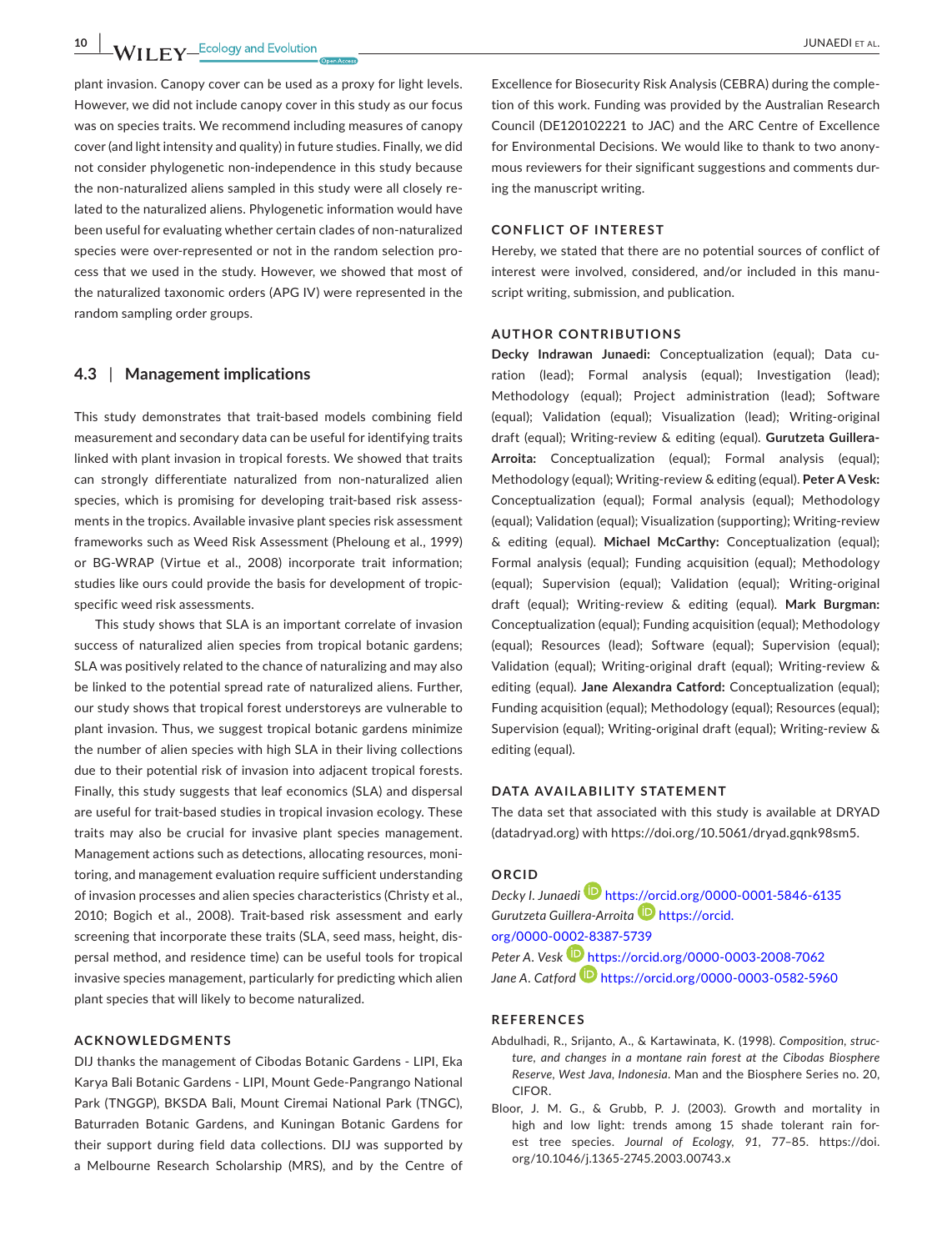- Bogich, T., Liebhold, A. M., & Shea, K. (2008). To sample or eradicate? A cost minimization model for monitoring and managing an invasive species. *Journal of Applied Ecology*, *45*, 1134–1142. [https://doi.](https://doi.org/10.1111/j.1365-2664.2008.01494.x) [org/10.1111/j.1365-2664.2008.01494.x](https://doi.org/10.1111/j.1365-2664.2008.01494.x)
- Buckland, S. T., Anderson, D. R., Burnham, K. P., Laake, J. L., Borchers, D. L., & Thomas, L. (2001). *Introduction to distance sampling estimating abundance of biological populations*. Oxford University Press.
- Buckland, S. T., Borchers, D., Johnston, A., Henrys, P., & Marques, T. (2007). Line transect methods for plant surveys. *Biometrics*, *63*, 989– 998. <https://doi.org/10.1111/j.1541-0420.2007.00798.x>
- Bufford, J. L., Lurie, M. H., & Daehler, C. C. (2015). Biotic resistance to tropical ornamental invasion. *Journal of Ecology*, *104*, 518–530. <https://doi.org/10.1111/1365-2745.12534>
- Catford, J. A., Baumgartner, J. B., Vesk, P. A., White, M., Buckley, Y. M., & McCarthy, M. A. (2016). Disentangling the four demographic dimensions of species invasiveness. *Journal of Ecology*, *104*, 1745–1758. <https://doi.org/10.1111/1365-2745.12627>
- Catford, J. A., Smith, A. L., Wragg, P. D., Clark, A. T., Kosmala, M., Cavender-Bares, J., Reich, P. B., & Tilman, D. (2019). Traits linked with species invasiveness and community invasibility vary with time, stage and indicator of invasion in a long-term grassland experiment. *Ecology Letters*, *22*(4), 593–604. <https://doi.org/10.1111/ele.13220>
- Comita, L. S., Queensborough, S. A., Murphy, S. J., Eck, J. L., Xu, K. Y., Krishnadas, M., Beckman, N., & Zhu, Y. (2014). Testing predictions of the Janzen-Connell hypothesis: a meta-analysis of experimental evidence for distance and density dependent seed and seedling survival. *Journal of Ecology*, *102*, 845–856. [https://doi.](https://doi.org/10.1111/1365-2745.12232) [org/10.1111/1365-2745.12232](https://doi.org/10.1111/1365-2745.12232)
- Cornwell, W. K., & Ackerly, D. D. (2010). A link between plant traits and abundance: Evidence from coastal California woody plants. *Journal of Ecology*, *98*, 814–821. [https://doi.](https://doi.org/10.1111/j.1365-2745.2010.01662.x) [org/10.1111/j.1365-2745.2010.01662.x](https://doi.org/10.1111/j.1365-2745.2010.01662.x)
- Crooks, J. A. (2009). Lag times and exotic species: The ecology and management of biological invasions in slow-motion. *Ecoscience*, *12*, 316– 329.<https://doi.org/10.2980/i1195-6860-12-3-316.1>
- Daehler, C. C. (2003). Performance comparisons of co-occurring native and alien invasive plants: Implications for conservation and restoration. *Annual Review of Ecology, Evolution, and Systematics*, *34*(1), 183– 211.<https://doi.org/10.1146/annurev.ecolsys.34.011802.132403>
- Daehler, C. (2009). Short lag times for invasive tropical plants: Evidence from experimental plantings in Hawai'i. *PLoS One*, *4*, e4462. [https://](https://doi.org/10.1371/journal.pone.0004462) [doi.org/10.1371/journal.pone.0004462](https://doi.org/10.1371/journal.pone.0004462)
- Dawson, W., Burslem, D., & Hulme, P. (2009). Factors explaining alien plant invasion success in a tropical ecosystem differ at each stage of invasion. *Journal of Ecology*, *97*, 657–665. [https://doi.](https://doi.org/10.1111/j.1365-2745.2009.01519.x) [org/10.1111/j.1365-2745.2009.01519.x](https://doi.org/10.1111/j.1365-2745.2009.01519.x)
- Dawson, W., Burslem, D., & Hulme, P. (2011). The comparative importance of species traits and introduction characteristics in tropical plant invasions. *Diversity and Distributions*, *17*, 1111–1121. [https://](https://doi.org/10.1111/j.1472-4642.2011.00796.x) [doi.org/10.1111/j.1472-4642.2011.00796.x](https://doi.org/10.1111/j.1472-4642.2011.00796.x)
- Dennis, A. J., & Westcott, D. A. (2006). Reducing complexity when studying seed dispersal at community scales: A functional classification of vertebrate seed dispersers in tropical forests. *Oecologia*, *149*, 620– 634.<https://doi.org/10.1007/s00442-006-0475-3>
- Drenovsky, R. E., Grewell, B. J., D'Antonio, C. M., Funk, J. L., James, J. J., Molinari, N., Parker, I. M., & Richards, C. L. (2012). A functional trait perspective on plant invasion. *Annals of Botany*, *110*, 141–153. <https://doi.org/10.1093/aob/mcs100>
- Gelman, A. (2008). Scaling regression inputs by dividing by two standard deviations. *Statistics in Medicine*, *27*, 2865–2873. [https://doi.](https://doi.org/10.1002/sim.3107) [org/10.1002/sim.3107](https://doi.org/10.1002/sim.3107)
- Gelman, A., & Rubin, D. B. (1992). Inference from iterative simulation using multiple sequences. *Statistical Science*, *7*(4), 457–472. [https://](https://doi.org/10.1214/ss/1177011136) [doi.org/10.1214/ss/1177011136](https://doi.org/10.1214/ss/1177011136)
- Gibert, A., Gray, E. F., Westoby, M., Wright, I. J., & Falster, D. S. (2016). On the link between functional traits and growth rate: Meta-analysis shows effects change with plant size, as predicted. *Journal of Ecology*, *104*, 1488–1503.<https://doi.org/10.1111/1365-2745.12594>
- Gosper, C. R., & Vivian-Smith, G. (2010). Fruit traits of vertebratedispersed alien plants: Smaller seeds and more pulp sugar than indigenous species. *Biological Invasions*, *12*, 2153–2163. [https://doi.](https://doi.org/10.1007/s10530-009-9617-y) [org/10.1007/s10530-009-9617-y](https://doi.org/10.1007/s10530-009-9617-y)
- Gurevitch, J., & Padilla, D. K. (2004). Are invasive species a major cause of extinctions? *Trends in Ecology & Evolution*, *19*, 470–474. [https://doi.](https://doi.org/10.1016/j.tree.2004.07.005) [org/10.1016/j.tree.2004.07.005](https://doi.org/10.1016/j.tree.2004.07.005)
- Hamilton, M. A., Murray, B. R., Cadotte, M. W., Hose, G. C., Baker, A. C., Harris, C. J., & Licari, D. (2005). Life-history correlates of plant invasiveness at regional and continental scales. *Ecology Letters*, *8*, 1066– 1074.<https://doi.org/10.1111/j.1461-0248.2005.00809.x>
- Henery, M. L., & Westoby, M. (2003). Seed mass and seed nutrient content as predictors of seed output variation between species. *Oikos*, *92*(3), 479–490. <https://doi.org/10.1034/j.16000706.2001.920309.x>
- Junaedi, D. I., McCarthy, M. A., Guillera-Arroita, G., Catford, J. A., & Burgman, M. A. (2018). Traits influence detection of exotic plant species in tropical forests. *PLoS One*, *13*(8), e0202254. [https://doi.](https://doi.org/10.1371/journal.pone.0202254) [org/10.1371/journal.pone.0202254](https://doi.org/10.1371/journal.pone.0202254)
- Junaedi, D. I., & Mutaqien, Z. (2018). Predicting invasion probability from botanic gardens using exotic species traits. *Biosaintifika*, *10*(3), 539– 545. <https://doi.org/10.15294/biosaintifika.v10i3.15500>
- Kaupenjohann, M., & Kowarik, I. (2013). Ecosystem changes in Galápagos highlands by the invasive tree *Cinchona pubescens*. *Plant and Soil*, *371*, 629–640. <https://doi.org/10.1007/s11104-013-1719-8>
- Kellner, K. (2015). *A Wrapper Around 'rjags' to Streamline 'JAGS' Analyses*. Retrieved from <https://rdrr.io/cran/jagsUI/>Accessed 1 December 2015
- Lloret, F., Médail, F., Brundu, G., & Hulme, P. E. (2004). Local and regional abundance of exotic plant species on Mediterranean islands: Are species traits important? *Global Ecology and Biogeography*, *13*, 37–45. <https://doi.org/10.1111/j.1466-882X.2004.00064.x>
- Martin, P., Canham, C., & Kobe, R. (2010). Divergence from the growthsurvival trade-off and extreme high growth rates drive patterns of exotic tree invasions in closed-canopy forests. *Journal of Ecology*, *98*, 778–789.<https://doi.org/10.1111/j.1365-2745.2010.01666.x>
- Martin, P., Canham, C., & Marks, P. (2009). Why forests appear resistant to exotic plant invasions: Intentional introductions, stand dynamics, and the role of shade tolerance. *Frontiers in Ecology and Environment*, *7*, 142–149.<https://doi.org/10.1890/070096>
- Olson, D. M., & Dinerstein, E. (2002). The Global 200: Priority ecoregions for global conservation. *Annals of the Missouri Botanical Garden*, *89*(2), 199–224.<https://doi.org/10.2307/3298564>
- Peh, K. S. H. (2010). Invasive species in Southeast Asia: The knowledge so far. *Biodiversity and Conservation*, *19*, 1083–1099. [https://doi.](https://doi.org/10.1007/s10531-009-9755-7) [org/10.1007/s10531-009-9755-7](https://doi.org/10.1007/s10531-009-9755-7)
- Penuelas, J., Sardans, J., Llusia, J., Owen, S. M., Carnicer, J., Giambelluca, T. W., Rezende, E. L., Waite, M., & Niinemets, U. (2010). Faster returns on 'leaf economics' and different biogeochemical niche in invasive compared with native plant species. *Global Change Biology*, *16*, 2171–2185.<https://doi.org/10.1111/j.1365-2486.2009.02054.x>
- Pérez-Harguindeguy, N., Díaz, S., Garnier, E., Lavorel, S., Poorter, H., Jaureguiberry, P., Bret-Harte, M., Cornwell, W., Craine, J., & Gurvich, D. (2013). New handbook for standardised measurement of plant functional traits worldwide. *Australian Journal of Botany*, *61*, 167–234. <https://doi.org/10.1071/BT12225>
- Perkins, L. B., Leger, E. A., & Nowak, R. S. (2011). Invasion triangle: An organizational framework for species invasion. *Ecology and Evolution*, *1*, 610–625. <https://doi.org/10.1002/ece3.47>
- Pheloung, P., Williams, P., & Halloy, S. (1999). A weed risk assessment model for use as a biosecurity tool evaluating plant introductions.